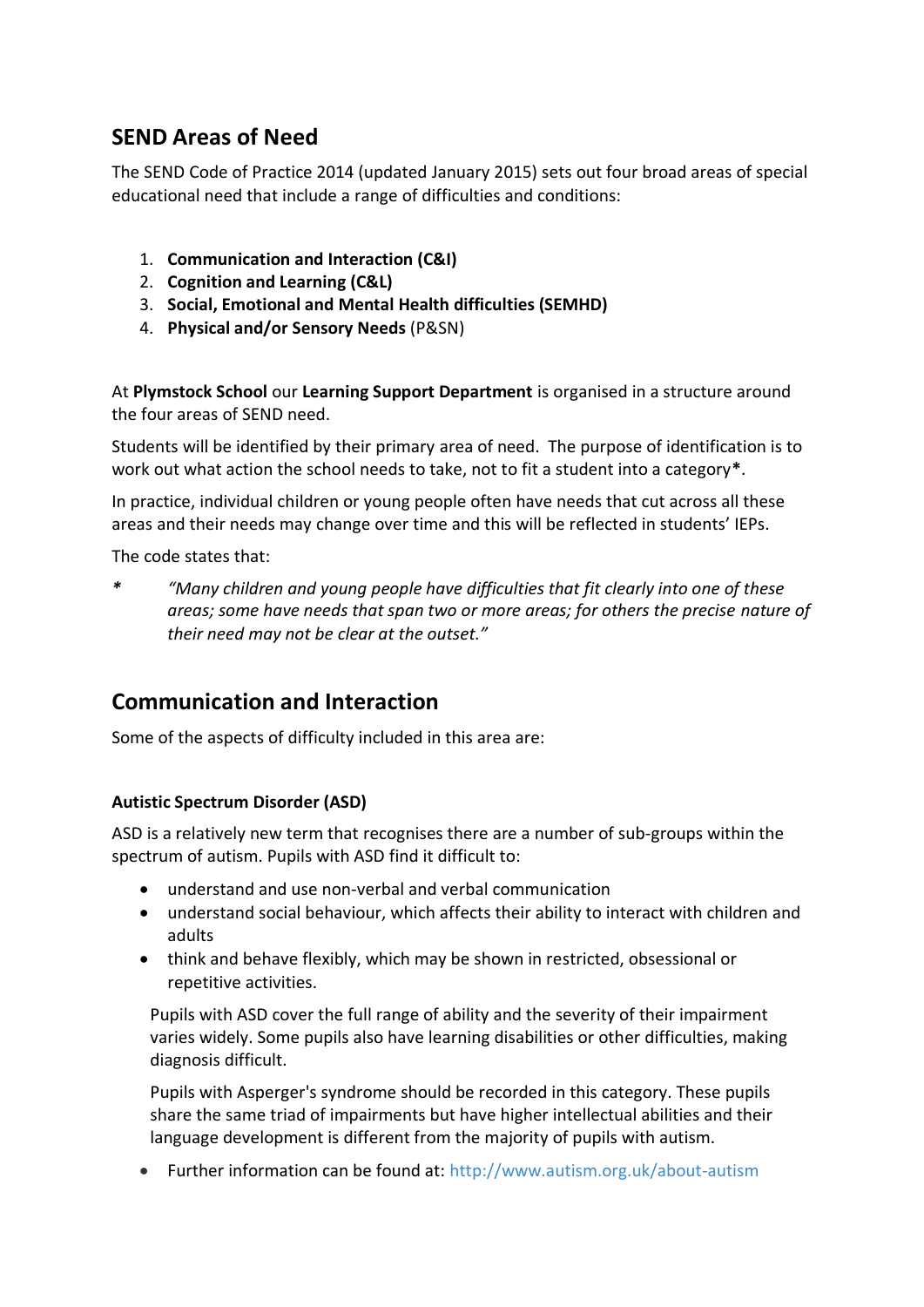### **Speech, Language and Communication Needs (SLCN)**

Children and young people may have a range of difficulties with speech and language, some of which may resolve as the student develops.

For some children, such difficulties may be confined to their production of speech. For others, it may be hard to find the right words or to join them together meaningfully in expressive language. They may have problems in communicating through speech and may find it hard to acquire language and express thoughts and ideas. They may experience difficulties or delays in understanding or responding to verbal cues from others, or in understanding and using appropriate language for social interaction.

The fact that a child or young person may understand and speak English as an additional language does not in itself constitute a speech and language difficulty. It is important to note, however, that different languages have different structures/phonologies (sound systems) which can sometimes cause initial short term difficulties.

Further information can be found at: [www.afasic.org.uk](http://www.afasic.org.uk/)

# **Cognition and Learning**

Some of the aspects of difficulty included in this area are:

### **Specific Learning Difficulty (SpLD)**

"A child or a young person with a Specific Learning Difficulty (SpLD) may have difficulty with one or more aspects of learning. This includes a range of conditions such as dyslexia (difficulties with reading and spelling); dyscalculia (maths); dyspraxia (co-ordination) and dysgraphia (writing)."

### **Dyscalculia**

Pupils with dyscalculia have difficulty in acquiring mathematical skills. Pupils may have difficulty understanding simple number concepts, lack an intuitive grasp of numbers and have problems learning number facts and procedures.

### **Dysgraphia**

People with dysgraphia are affected by an extreme difficulty with fine motor skills and can have trouble organizing letters, numbers and words on a line or page. This can result partly from:

- Visual-spatial difficulties: trouble processing what the eye sees
- Language processing difficulty: trouble processing and making sense of what the ear hears.

### **Dyslexia**

Pupils with dyslexia have a marked and persistent difficulty in learning to read, write and spell, despite progress in other areas. Pupils may have poor reading comprehension,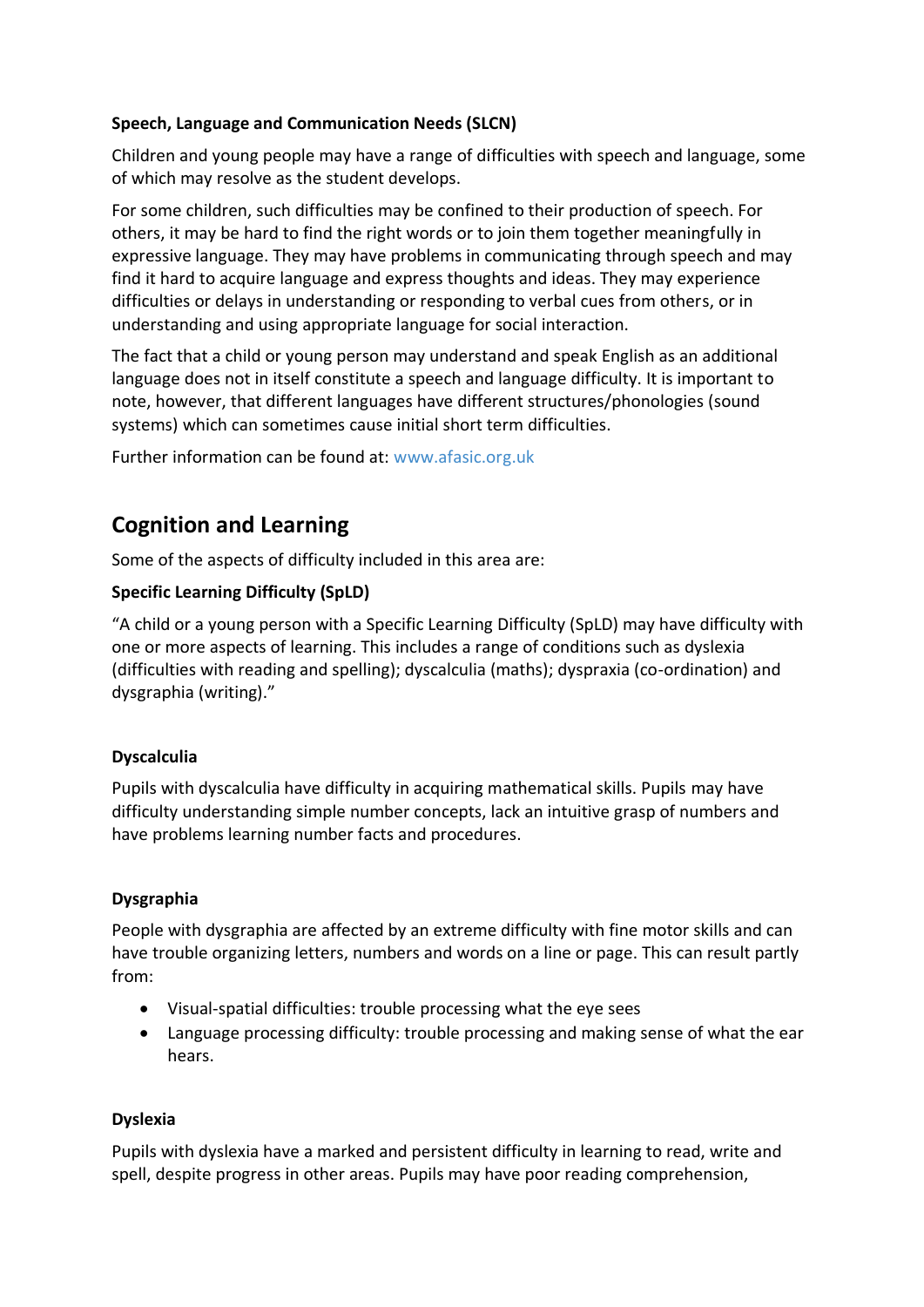handwriting and punctuation. They may also have difficulties in concentration and organisation, and in remembering sequences of words. They may mispronounce common words or reverse letters and sounds in words.

Further information can be found at: [http://www.bdadyslexia.org.uk](http://www.bdadyslexia.org.uk/)

#### **Dyspraxia**

Pupils with dyspraxia are affected by an impairment or immaturity of the organisation of movement, often appearing clumsy. Gross and fine motor skills are hard to learn and difficult to retain and generalise. Pupils may have poor balance and coordination and may be hesitant in many actions (running, skipping, hopping, holding a pencil, doing jigsaws, etc). Their articulation may also be immature and their language late to develop. They may also have poor awareness of body position and poor social skills.

Further information can be found at: [http://www.dyspraxiafoundation.org.uk](http://www.dyspraxiafoundation.org.uk/)

### **Moderate Learning Difficulty (MLD)**

Pupils with MLDs will have attainments significantly below expected levels in most areas of the curriculum despite appropriate interventions. Their needs will not be able to be met by normal differentiation and the flexibilities of the National Curriculum.

They should only be recorded as MLD if additional educational provision is being made to help them to access the curriculum. Pupils with MLDs have much greater difficulty than their peers in acquiring basic literacy and numeracy skills and in understanding concepts. They may also have an associated speech and language delay, low self-esteem, low levels of concentration and under-developed social skills.

### **Profound and Multiple Learning Difficulty (PMLD)**

Pupils with profound and multiple learning difficulties have complex learning needs. In addition to very severe learning difficulties, pupils have other significant difficulties such as physical disabilities, sensory impairment or a severe medical condition. Pupils require a high level of adult support, both for their learning needs and also for their personal care. They are likely to need sensory stimulation and a curriculum broken down into very small steps. Some pupils communicate by gesture, eye pointing or symbols, others by very simple language. Their attainments are likely to remain in the early P-scale range (P1-P4) throughout their school careers (that is below level 1 of the National Curriculum).

### **Severe Learning Difficulty (SLD)**

Pupils with Severe Learning Difficulties (SLD) have significant intellectual or cognitive impairments. This has a major effect on their ability to participate in the school curriculum without support. They may also have difficulties in mobility and co-ordination, communication and perception and the acquisition of self-help skills. Pupils with severe learning difficulties will need support in all areas of the curriculum.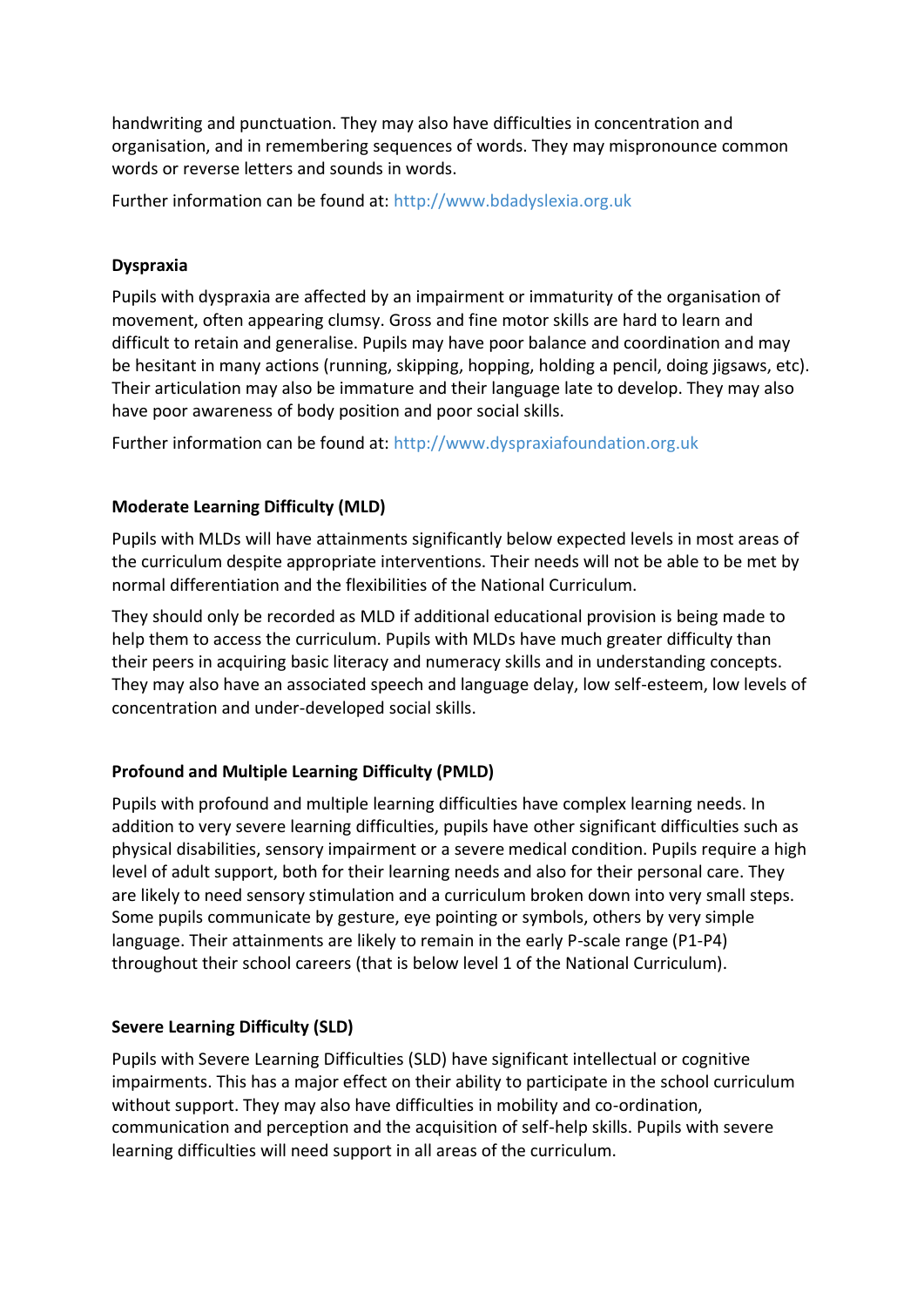They may also require teaching of self-help, independence and social skills. Some pupils may use sign and symbols but most will be able to hold simple conversations. Their attainments may be within the upper  $P$  scale range (P4-P8) for much of their school careers (that is below level 1 of the [National Curriculum\)](http://www.specialeducationalneeds.co.uk/national-curriculum.html).

# **Social, Emotional and Mental Emotional Health**

Children with emotional difficulties include those who may be withdrawn or isolated, hyperactive and lack concentration; those with immature social skills and those presenting other difficulties arising other complex needs.

Some children may have emotional needs and/or social problems that interfere with their own ability to learn effectively. In some instances, the difficulties they experience may cause disruption to the learning of other children or young people.

Social difficulties, in this context, occur when students have problems managing interactions with others in school effectively and appropriately. They may have difficulty making the necessary adjustments to conform to the expectations of others in a variety of settings. The process is known as socialisation. Either difficulty may impact substantially on the child's ability to learn.

Some of the aspects of difficulty included in this area are:

### **Attention deficit hyperactivity disorder (ADHD)**

Attention Deficit Hyperactivity Disorder is a complex condition can seriously affect a child's concentration, behaviour and learning. A child with ADHD will often feel easily bored, may be distracted by unimportant sounds and sights, be impulsive and find it hard to sit still. This impacts on their learning as they can find it very hard to concentrate for the periods of time needed to complete tasks. Consequently, the work that they produce may not necessarily reflect their true ability.

Further information can be found at: [www.addiss.co.uk](http://www.addiss.co.uk/)

### **Adjustment Disorders**

A child suffering from an Adjustment Disorder may have witnessed a stressful event or had a big change in their normal lifestyle. This could then have an adverse reaction on their emotional health and/or behaviour.

### **Anxiety Disorders**

A child suffering from an **[Anxiety Disorder](http://www.specialeducationalneeds.co.uk/anxiety-disorders.html)** may be prone to frequent panic attacks. Here the child may complain of physical symptoms such as headaches or stomach aches. The child may also display inappropriate emotional responses, such as outbursts of laughter or crying out of context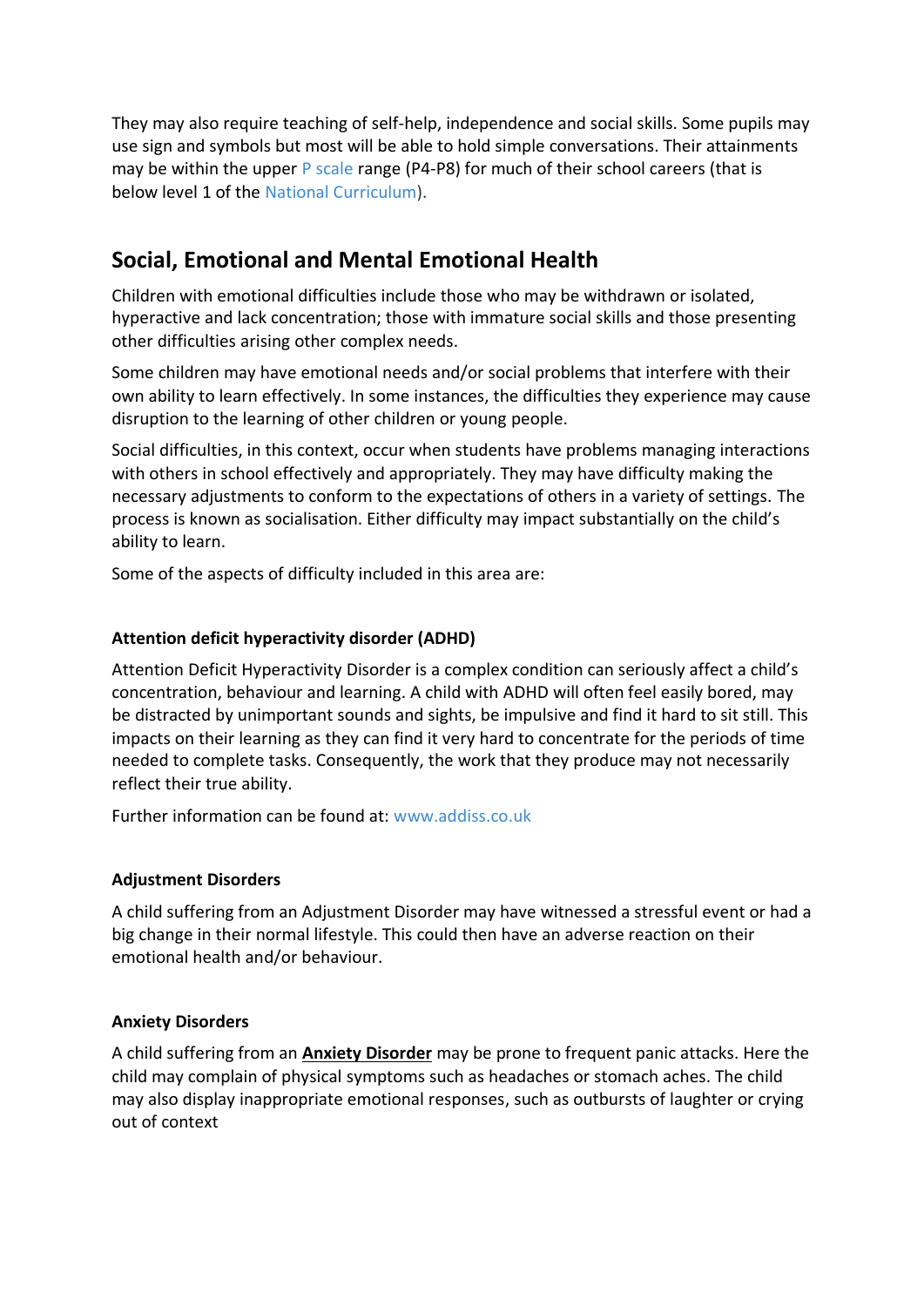### **Obsessive-Compulsive Disorder ('OCD')**

A child suffering from EBD may also have an **[Obsessive Compulsive Disorder \(OCD\)](http://www.specialeducationalneeds.co.uk/obsessive-compulsive-disorder-ocd.html)**. Here the child can display recurrent and persistent obsessions or compulsions. Behaviours may include repetitive hand washing, praying, counting, and repeating words silently.

## **Sensory and/or Physical**

Some of the aspects of difficulty included in this area:

### **Hearing Impairment (HI)**

Pupils with an HI range from those with a mild hearing loss to those who are profoundly deaf. They cover the whole ability range.

For educational purposes, pupils are regarded as having an HI if they require hearing aids, adaptations to their environment and/or particular teaching strategies to access the concepts and language of the curriculum. A number of pupils with an HI also have an additional disability or learning difficulty. Hearing loss may be because of conductive or sensorineural problems and can be measured on a decibel scale. Four categories are generally used: mild, moderate, severe and profound. Some pupils with a significant loss communicate through sign instead of, or as well as, speech.

### **Visual Impairment (VI)**

A visual impairment is generally defined as an eyesight problem that cannot be corrected by wearing glasses or contact lenses or by surgery.

The terms partially sighted, low vision, legally blind, and totally blind are used in the educational context to describe students with visual impairments. They are defined as follows:

- "Partially sighted" indicates some type of visual problem has resulted in a need for special education;
- "Low vision" generally refers to a severe visual impairment, not necessarily limited to distance vision. Low vision applies to all individuals with sight who are unable to read the newspaper at a normal viewing distance, even with the aid of eyeglasses or contact lenses. They use a combination of vision and other senses to learn, although they may require adaptations in lighting or the size of print, and, sometimes, Braille;
- "Legally blind" indicates that a person has less than 20/20 vision in the better eye or a very limited field of vision (20 degrees at its widest point); and
- Totally blind students learn via Braille or other non-visual media.

### **Multi-Sensory Impairment (MSI)**

Pupils with MSI have a combination of visual and hearing difficulties. They are sometimes referred to as deaf blind but may have some residual sight and/or hearing. Many also have